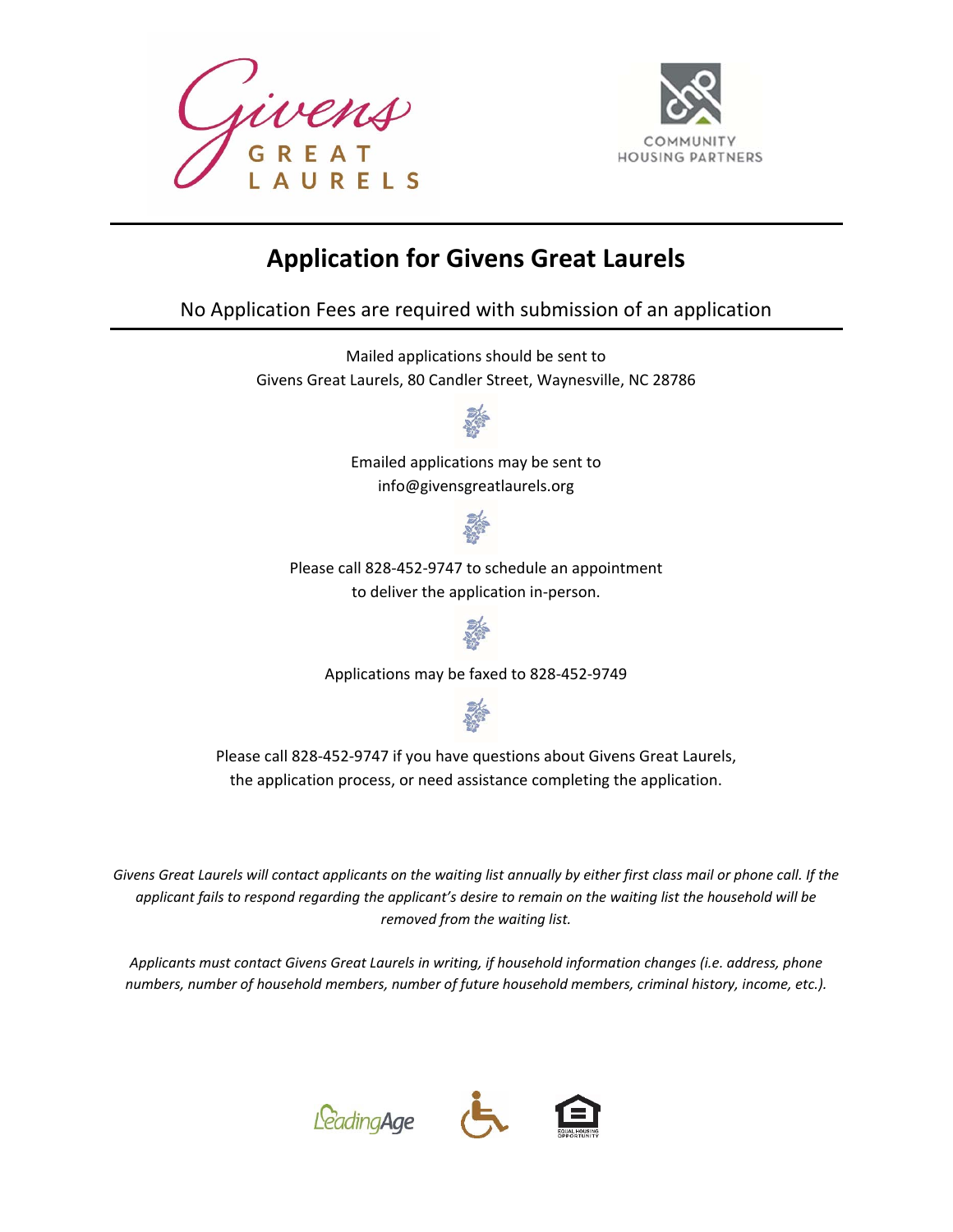| <b>COMMUNITY</b><br>HOUSING PARTNERS |
|--------------------------------------|

# **Rental Application**

| <b>Applicant:</b> |                                                                                                    |                   |  |
|-------------------|----------------------------------------------------------------------------------------------------|-------------------|--|
|                   |                                                                                                    |                   |  |
|                   | City, State, Zip Code: $\_\_\_\_\_\_\_\_\_\_\_\_\_\_\_\_\_\_\_\_\_\_\_\_\_\_\_\_ \_\_ work Phone:$ |                   |  |
|                   |                                                                                                    | Social Security # |  |
|                   |                                                                                                    |                   |  |
|                   | Marital Status: _____ single ______ married _______ divorced _______ separated _______ widow       |                   |  |
| Co-Applicant:     |                                                                                                    |                   |  |
|                   |                                                                                                    |                   |  |
|                   |                                                                                                    |                   |  |
|                   |                                                                                                    |                   |  |
|                   | Marital Status: _____ single ______ married _______ divorced _______ separated _______ widow       |                   |  |

### **HOUSEHOLD COMPOSITION AND CHARACTERISTICS**

1. List the Head of Household and all other members who will be living in the unit. Give the Relations of each family member to the head. Disclosure of SSN is not required for individuals age 62 or older and receiving assistance as of January 31, 2010.

| Name | Relationship      | <b>Birth Date</b> | Age | <b>Sex</b> | Social   | Student                 | Citizenship          |
|------|-------------------|-------------------|-----|------------|----------|-------------------------|----------------------|
|      |                   |                   |     |            | Security | circle which<br>applies | <b>Status</b>        |
|      |                   |                   |     |            |          |                         | circle which applies |
|      | Head of Household |                   |     |            |          | FT PT<br>NO.            | Citizen NonCitizen   |
|      |                   |                   |     |            |          | FT<br><b>PT</b><br>NO.  | Citizen NonCitizen   |
|      |                   |                   |     |            |          | FT.<br><b>PT</b><br>NO. | Citizen NonCitizen   |
|      |                   |                   |     |            |          | <b>PT</b><br>NO.<br>FT. | Citizen NonCitizen   |
|      |                   |                   |     |            |          | FT<br>NO.<br><b>PT</b>  | Citizen NonCitizen   |
|      |                   |                   |     |            |          | NO.<br>FT.<br>PT.       | Citizen NonCitizen   |
|      |                   |                   |     |            |          | NO.<br>FT.<br><b>PT</b> | Citizen NonCitizen   |
|      |                   |                   |     |            |          | NO.<br>FT<br><b>PT</b>  | Citizen NonCitizen   |

2. Do you expect a change in your household composition within the next 12 months?  $\Box$  Yes  $\Box$  No If yes, please explain:  $\frac{1}{\sqrt{1-\frac{1}{2}}\sqrt{1-\frac{1}{2}}\left\vert \frac{1}{2}+2\right\vert }$ 

#### **STUDENT STATUS:**

| Is the head of household a student at an institute of higher education? | $()$ Yes $()$ No |
|-------------------------------------------------------------------------|------------------|
| If yes: Is applicant unmarried?                                         | () Yes () No     |
| If yes: Is Applicant a veteran?                                         | () Yes () No     |
| If yes: Does applicant have a dependent child?                          | () Yes () No     |
| If yes: Is applicant disabled?                                          | $()$ Yes $()$ No |

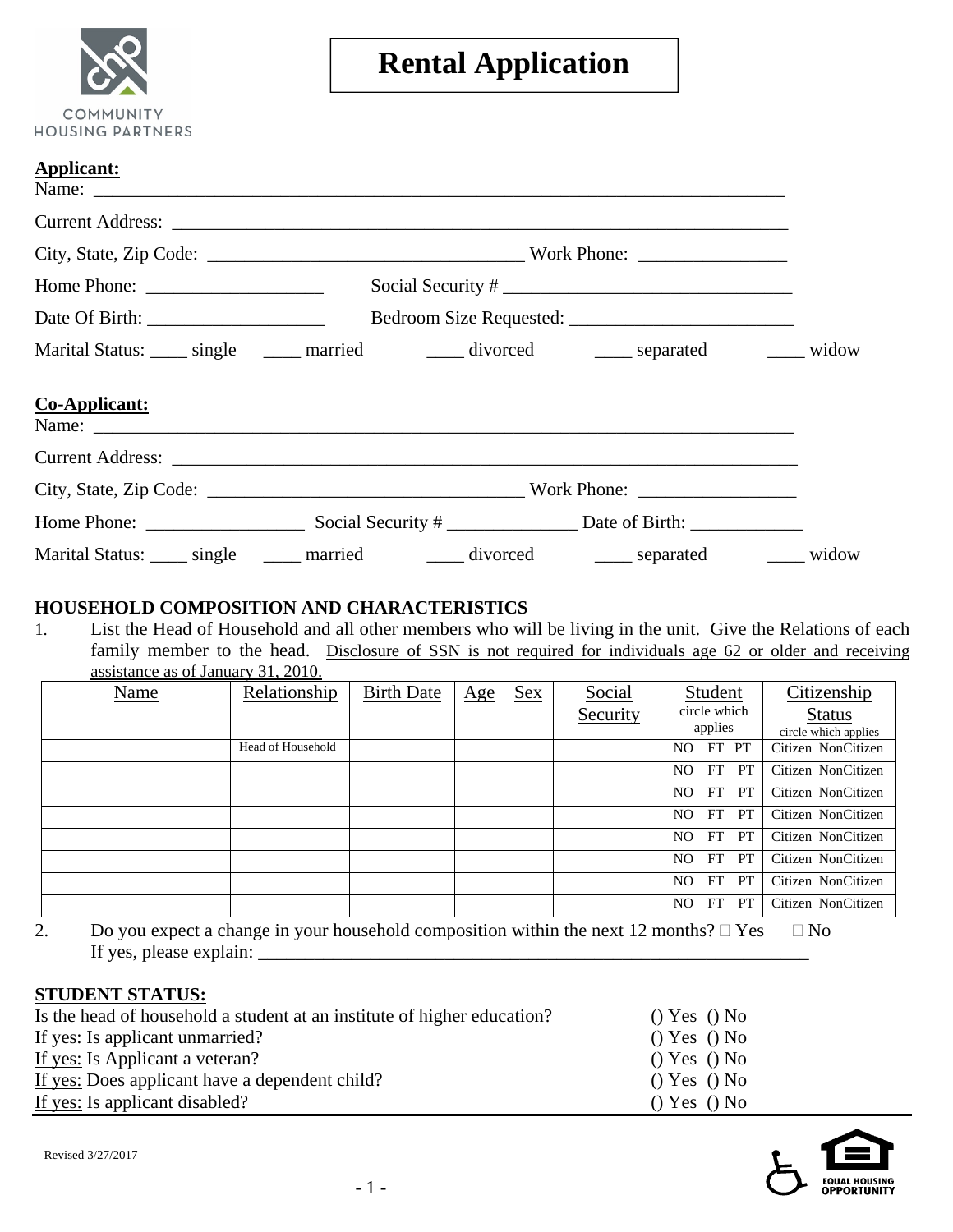#### **INCOME INFORMATION**

Please answer each of the following questions. For each "yes," provide details in the charts below. Does any member of your household:

| medical, maternity, or military leave.                                                |
|---------------------------------------------------------------------------------------|
|                                                                                       |
|                                                                                       |
|                                                                                       |
|                                                                                       |
| 8. Have an entitlement to receive alimony that is not                                 |
|                                                                                       |
|                                                                                       |
|                                                                                       |
| 11. Now receive or expect to receive income from a pension/annuity  [ ] Yes [ ] No \$ |
| 12. Now receive or expect to receive regular contributions from                       |
|                                                                                       |
| 13. Receive income/dividends from assets including checking, savings,                 |
|                                                                                       |
|                                                                                       |
|                                                                                       |
|                                                                                       |
|                                                                                       |
|                                                                                       |
| If yes, please explain: ______                                                        |

## **Employment:**

| Applicant:             |                           |                                                                           |                 |
|------------------------|---------------------------|---------------------------------------------------------------------------|-----------------|
| Circle all applicable: | <b>Employed full time</b> | <b>Employed part time</b>                                                 | self – employed |
|                        | Non-employed              | <b>Unemployed</b>                                                         |                 |
| Current                |                           |                                                                           |                 |
| Employer               |                           | Position                                                                  | Date Hired      |
| Address                | Supervisor                | Phone                                                                     |                 |
|                        |                           |                                                                           |                 |
|                        |                           | Do you expect to earn substantial overtime? () Yes () No If so, how much? |                 |
| Co-Applicant:          |                           |                                                                           |                 |
| Circle all applicable: | <b>Employed full time</b> | <b>Employed part time</b>                                                 | self – employed |
|                        | Non-employed              | <b>Unemployed</b>                                                         |                 |
| Current                |                           |                                                                           |                 |
| Employer               |                           | Position                                                                  | Date Hired      |

Address\_\_\_\_\_\_\_\_\_\_\_\_\_\_\_\_\_\_\_\_\_\_\_\_\_\_\_\_\_ Supervisor\_\_\_\_\_\_\_\_\_\_\_\_\_\_\_\_\_ Phone\_\_\_\_\_\_\_\_\_\_\_\_\_\_\_\_ Current Wages: \$\_\_\_\_\_\_\_\_\_\_\_\_\_\_\_\_\_\_\_ per: hour week month year (circle one) Do you expect to earn substantial overtime? () Yes () No If so, how much? \_\_\_\_\_\_\_\_\_\_\_\_\_\_\_\_\_\_\_\_\_\_\_\_\_\_\_\_\_\_\_\_\_\_\_\_\_\_\_\_\_\_\_\_\_\_\_\_\_\_\_\_\_\_\_\_\_\_\_\_\_\_\_\_\_\_\_\_\_\_\_\_\_\_\_\_\_\_\_\_\_\_\_\_\_\_\_\_\_\_\_\_\_

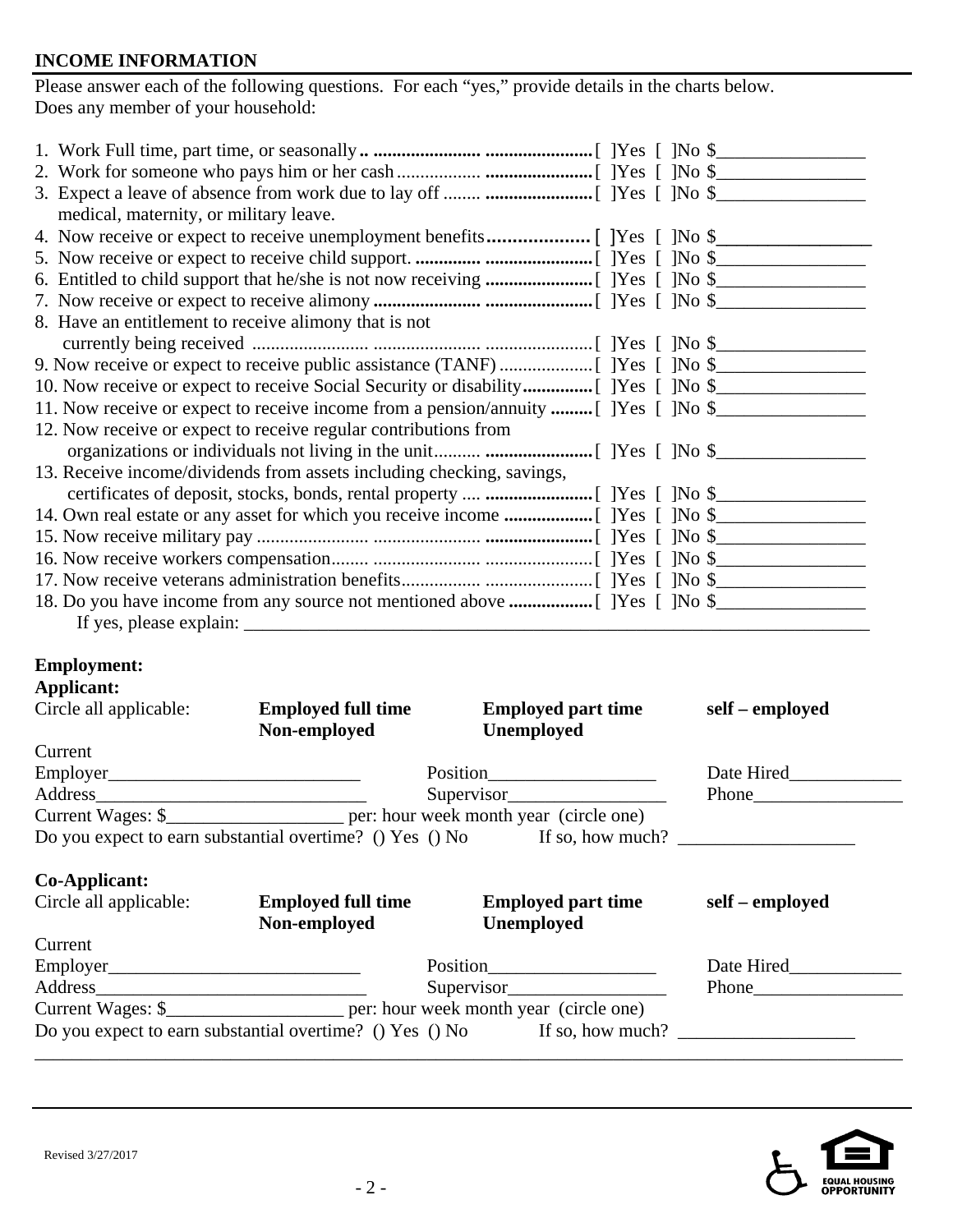#### **ASSET INFORMATION**

Please answer each of the following questions. Do any household members have any of the following? If yes, indicate the value.

| Whole or Universal Life Insurance (not Term) [ Pres [ No           |  |
|--------------------------------------------------------------------|--|
|                                                                    |  |
|                                                                    |  |
|                                                                    |  |
| Have you disposed of any assets in the                             |  |
| previous 24 months for less than fair market value? [ ] Yes [ ] No |  |

List all information for any asset noted above (including Checking, Savings, IRAs, Keogh accounts, and Certificates of Deposit) of all household members.

| <b>BANK NAME or</b><br><b>INSTITUTION</b> | <b>TYPE OF</b><br><b>ACCOUNT</b> | <b>ACCOUNT</b><br><b>NUMBER</b> | <b>BALANCE</b> |
|-------------------------------------------|----------------------------------|---------------------------------|----------------|
|                                           |                                  |                                 |                |
|                                           |                                  |                                 |                |
|                                           |                                  |                                 |                |
|                                           |                                  |                                 |                |
|                                           |                                  |                                 |                |
|                                           |                                  |                                 |                |

#### **PREVIOUS RENTAL HISTORY**

| Name and Address of Your Present Landlord: |                     |
|--------------------------------------------|---------------------|
|                                            | Telephone No.       |
|                                            |                     |
|                                            | Reason for Leaving. |
| Name and address of your Former Landlord:  |                     |
|                                            | Telephone No.       |
|                                            |                     |
|                                            | Reason for Leaving. |
|                                            |                     |

Please list all states in which you or any household member has resided:\_\_\_\_\_\_\_\_\_\_\_\_\_\_\_\_\_\_\_\_\_\_\_\_\_\_\_\_\_\_\_\_\_\_\_

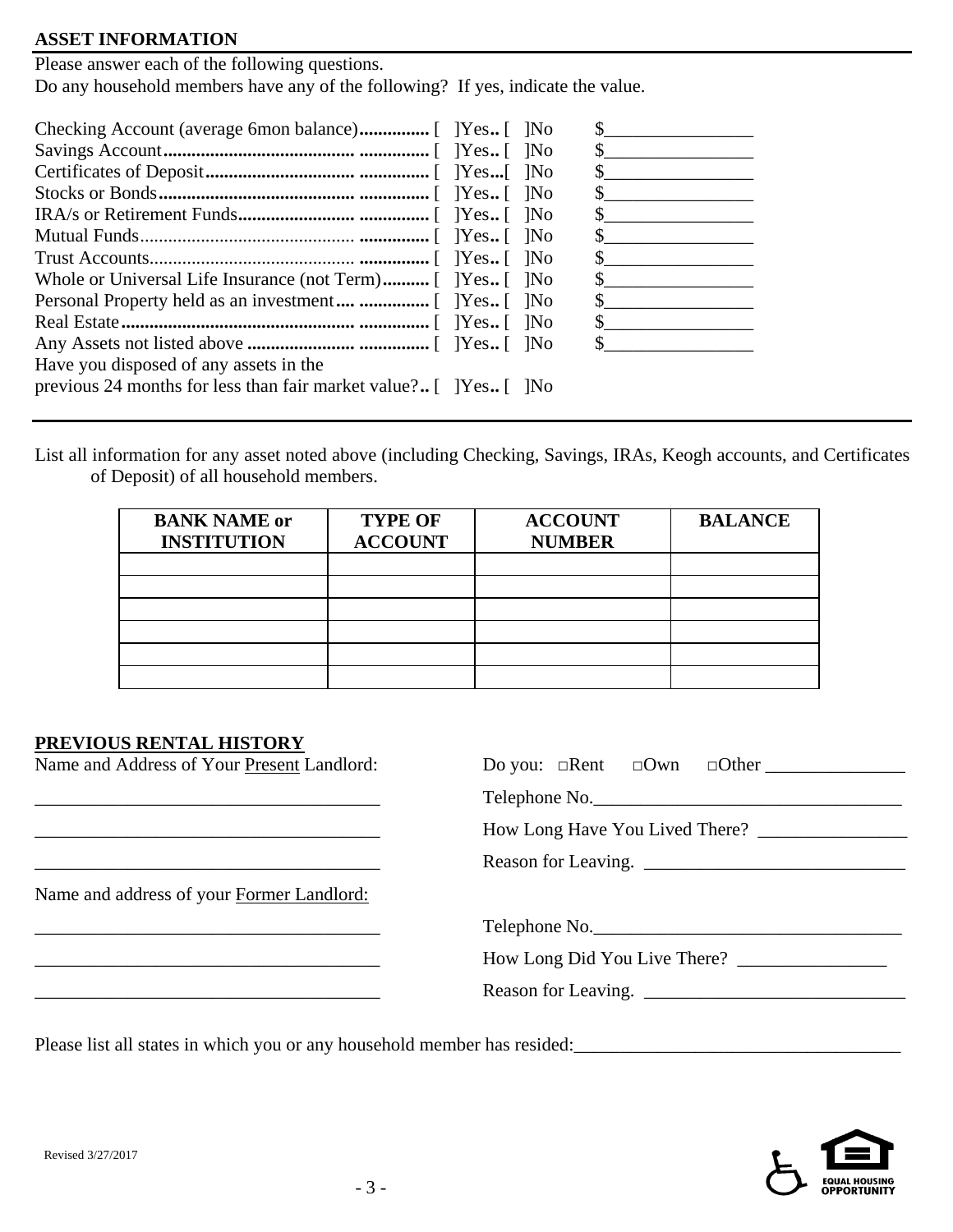#### **RD and HUD PROPERTIES ONLY EXPENSES**

\_\_\_\_\_\_\_\_\_\_\_\_\_\_\_\_\_\_\_\_\_\_\_\_\_\_\_\_\_\_\_\_\_\_\_\_\_\_\_\_\_\_\_\_\_\_\_\_\_\_\_\_\_\_\_\_\_\_\_\_\_\_\_\_\_\_\_\_\_\_\_\_\_\_\_\_\_\_\_

 $\Box$  Yes  $\Box$  No Do you have expenses for child care of a child aged 12 or younger? If yes, provide the name, address, and telephone number and cost of the care provider:

 $\Box$  Yes  $\Box$  No  $\Box$  Do you or any household member meet the following definition of disabled person? 1. A person who:

- a. Has a disability, as defined in 42 U.S.C. 423;
	- 1) Inability to engage in any substantial gainful activity by reason of any medically determinable physical or mental impairment which can be expected to result in death or which has lasted or can be expected to last for a continuous period of not less than 12 months; or
	- 2) In the case of an individual who has attained the age of 55 and is blind, inability by reason of such blindness to engage in substantial gainful activity requiring skills or abilities comparable to those of any gainful activity in which he/she has previously engaged with some regularity and over a substantial period of time. For the purposes of this definition, the term blindness, as defined in section  $416(i)(1)$  of this title, means central vision acuity of  $20/200$  or less in the better eye with use of a correcting lens. An eye which is accompanied by a limitation in the fields of vision such that the widest diameter of the visual field subtends an angle no greater than 20 degrees shall be considered for the purposes of this paragraph as having a central visual acuity of 20/200 or less.
	- b. Is determined, pursuant to HUD regulations, to have a physical, mental, or emotional impairment that:
		- 1) Is expected to be of long-continued and indefinite duration;
			- 2) Substantially impedes his or her ability to live independently; and
			- 3) Is of such nature that the ability to live independently could be improved by more suitable housing conditions; or
	- Has a developmental disability, as defined in Section 102(7) of the Developmental Disabilities Assistance and Bill of Rights Act (42) U.S.C. 6001(8)), i.e., a person with a severe chronic disability that
		- 1) Is attributable to a mental or physical impairment or combination of mental and physical impairments;
		- 2) Is manifested before the person attains age 22;
		- 3) Is likely to continue indefinitely;
		- 4) Results in substantial functional limitation in three or more of the following areas of major life activity:
			- a) Self-care,
			- b) Receptive and expressive language,
			- c) Learning,
			- d) Mobility,
			- e) Self-direction,
			- f) Capacity for independent living, and
			- g) Economic self-sufficiency; and
		- 5) Reflects the person's need for a combination and sequence of special, interdisciplinary, or generic care, treatment, or other services that are of lifelong or extended duration and are individually planned and coordinated.

If yes to above:

 $\Box$ Yes  $\Box$ No  $\Box$ Do you pay a care attendant or for any equipment for any disabled household member(s) necessary to permit that person or someone else in the household to work?

If you pay a care attendant, provide their name, address and telephone number and cost:

\_\_\_\_\_\_\_\_\_\_\_\_\_\_\_\_\_\_\_\_\_\_\_\_\_\_\_\_\_\_\_\_\_\_\_\_\_\_\_\_\_\_\_\_\_\_\_\_\_\_\_\_\_\_\_\_\_\_\_\_\_\_\_\_\_\_\_\_\_\_\_\_\_\_\_\_\_\_\_\_\_

\_\_\_\_\_\_\_\_\_\_\_\_\_\_\_\_\_\_\_\_\_\_\_\_\_\_\_\_\_\_\_\_\_\_\_\_\_\_\_\_\_\_\_\_\_\_\_\_\_\_\_\_\_\_\_\_\_\_\_\_\_\_\_\_\_\_\_\_\_\_\_\_\_\_\_\_\_\_\_\_\_

- Yes No Do you have Medicare? If yes, what is your monthly premium? \_\_\_\_\_\_\_\_\_\_\_\_\_\_\_\_\_\_\_\_\_\_\_\_\_\_\_\_\_
- $\Box$  Yes  $\Box$  No Do you have any other medical insurance? If yes, provide name and address of carrier, policy number, and premium amount:

\_\_\_\_\_\_\_\_\_\_\_\_\_\_\_\_\_\_\_\_\_\_\_\_\_\_\_\_\_\_\_\_\_\_\_\_\_\_\_\_\_\_\_\_\_\_\_\_\_\_\_\_\_\_\_\_\_\_\_\_\_\_\_\_\_\_\_\_\_\_\_\_\_\_\_\_\_\_\_\_\_\_\_\_\_\_\_\_\_\_\_\_\_

**\_\_\_\_\_\_\_\_\_\_\_\_\_\_\_\_\_\_\_\_\_\_\_\_\_\_\_\_\_\_\_\_\_\_\_\_\_\_\_\_\_\_\_\_\_\_\_\_\_\_\_\_\_\_\_\_\_\_\_\_\_\_\_\_\_\_\_\_\_\_\_\_\_\_\_\_\_\_\_\_\_\_\_\_\_\_\_\_\_\_\_\_\_**

What medical expenses do you expect to incur in the next twelve months?

If you use the same pharmacy regularly, please provide the name and address:



**OTHER INFORMATION:** 

Revised 3/27/2017